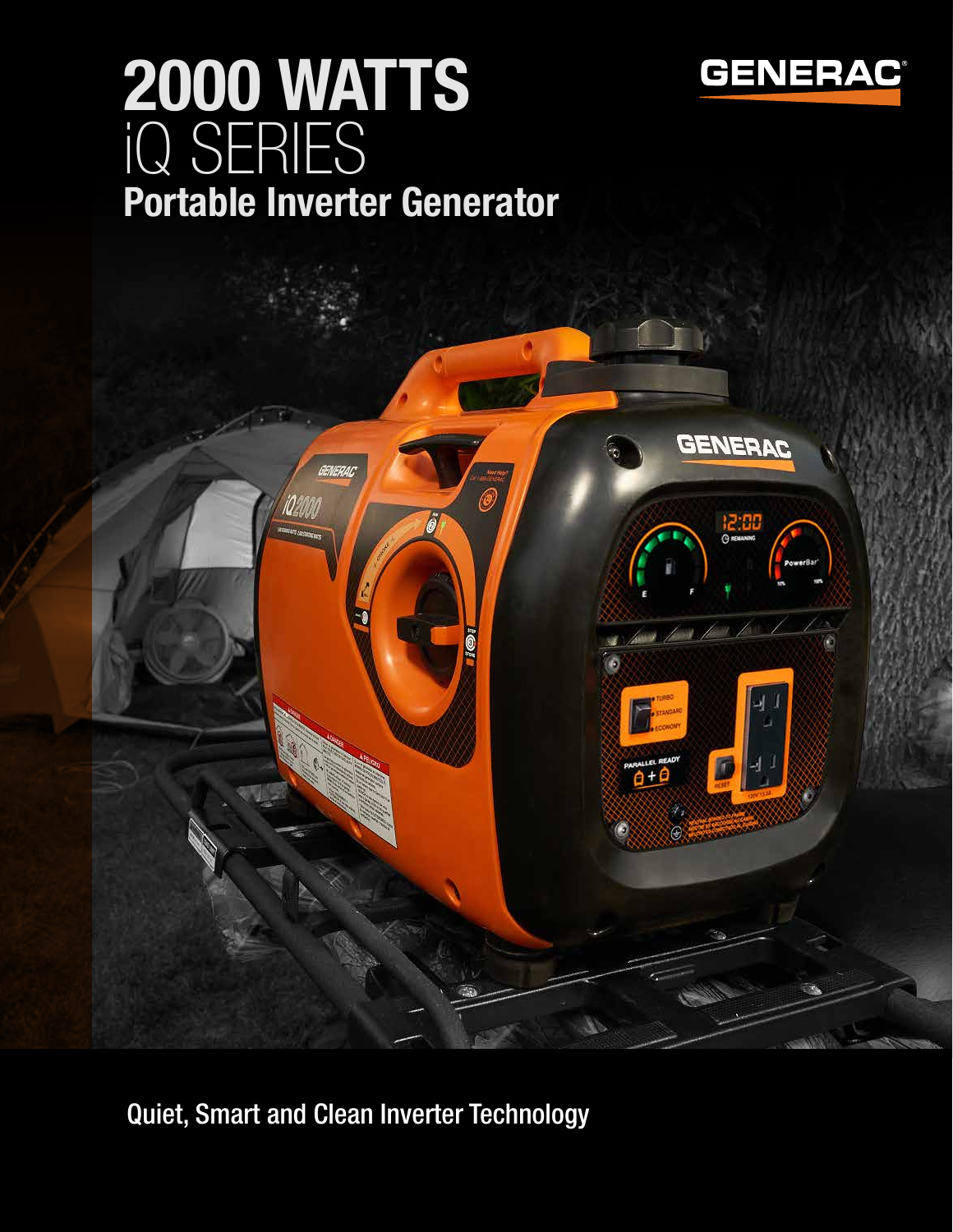### iQ2000 PORTABLE INVERTER GENERATOR

#### QUIETER. SMARTER. EASY TO START.

The iQ2000 inverter generator lets you bring power wherever you go – from tailgating parties to camping trips and beyond.

The lightweight design is specifically engineered for easy portability. The intuitive PowerDial™ integrates the start, run and stop functions into one simple-to-use dial, conveniently located for quicker startup. Select from three engine speeds, depending on your need, to significantly reduce noise and fuel consumption, or to maximize power response.

Inverter generators utilize a different type of alternator than standard generators to generate AC power. The end result is a portable generator with reduced weight and size and power that is ultra-clean and capable of safely powering sensitive electronics.



Built in the USA using do.

PARALLEL KIT (MODEL NO. 6877)

Generac's parallel kit allows you to double your power by connecting two inverter generators together for more continuous power to operate your RV air conditioner, lights, cell phone chargers, and other portable appliances at the same time.

The smart paralleling features lets you connect directly through the 120V outlets – no separate paralleling jacks required.

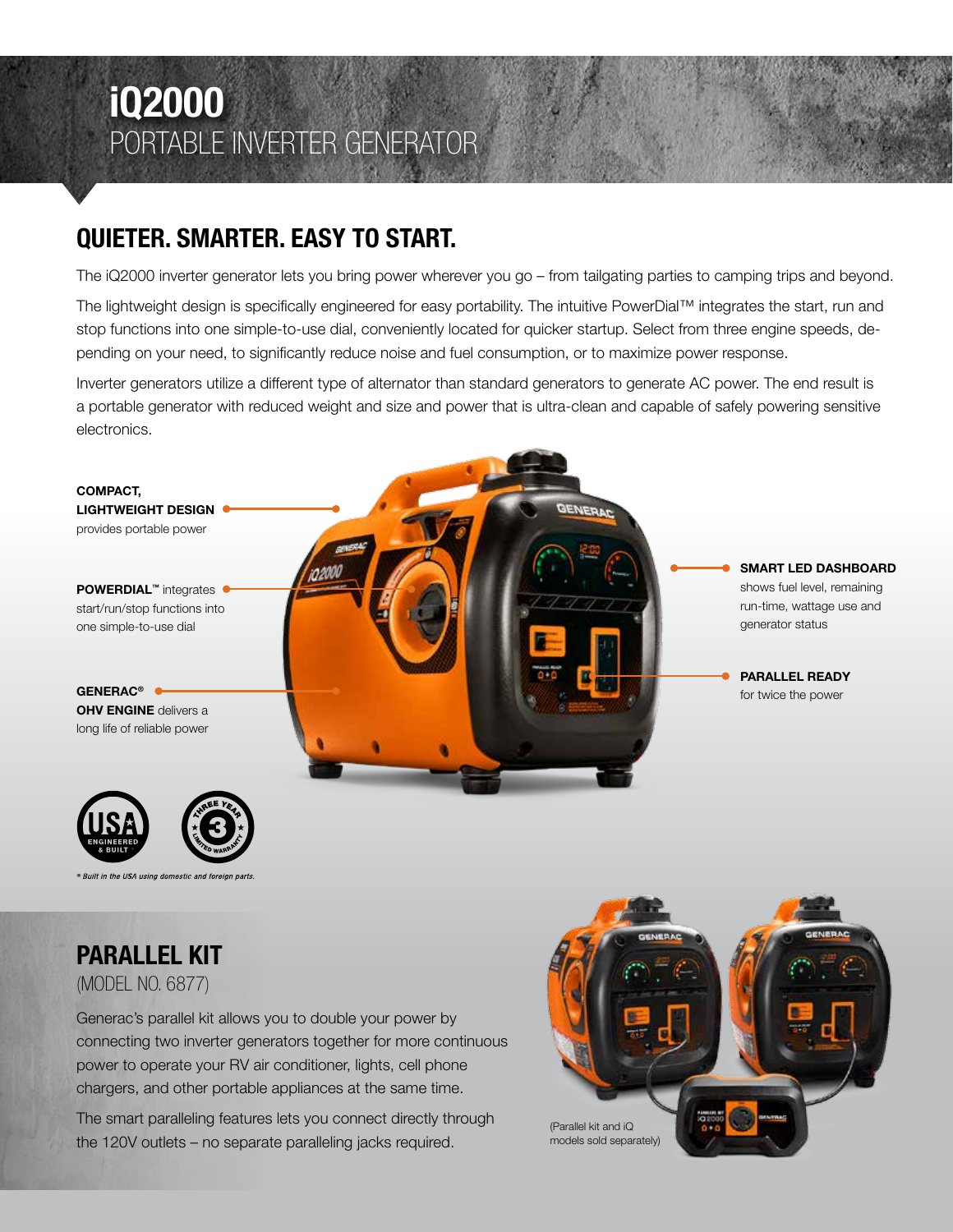## **CONTROL PANEL FEATURES**



- FUEL AND RUN-TIME REMAINING DISPLAY shows how long before you need to refuel
- POWERBAR™ monitors and instantly displays the wattage produced
- **GENERATOR STATUS INDICATORS** alert you to low fuel, low oil, overload or overheating

3 MODES OF OPERATION allows you to select Turbo, Standard or Economy mode

PARALLEL-READY OUTLETS allow you to connect two inverter generators for twice the power with an iQ2000 parallel kit (sold separately)

#### HOW MUCH POWER DO YOU NEED?

Sizing a portable generator is easy. Check out this sample:

CHOOSE WHICH DEVICES YOU WANT TO POWER AT THE SAME TIME. 1

RECORD AND ADD THE RUNNING WATTS LISTED FOR EACH DEVICE THAT YOU NEED TO POWER. 2

> RECORD THE STARTING WATTS LISTED FOR EACH DEVICE.

3

4

SELECT THE ONE DEVICE WITH THE HIGHEST STARTING WATTS. ADD THAT NUMBER TO THE TOTAL RUNNING WATTS TO DETERMINE THE TOTAL WATTAGE REQUIREMENT.

| <b>DEVICE</b>                               | <b>RUNNING</b><br><b>WATTS</b> | <b>ADDITIONAL</b><br><b>STARTING</b><br><b>WATTS</b> | <b>GENERATOR</b><br><b>SIZE</b>          |
|---------------------------------------------|--------------------------------|------------------------------------------------------|------------------------------------------|
| Laptop Computer                             | 225                            |                                                      | Minimum starting<br>watts for your needs |
| <b>Blender</b>                              | 400                            | 450                                                  |                                          |
| Flat-screen TV                              | 150                            |                                                      |                                          |
| Box Fan                                     | 100                            |                                                      |                                          |
| <b>Cell Phone</b><br><b>Battery Charger</b> | 25                             |                                                      |                                          |
| <b>Outdoor Light String</b>                 | 250                            |                                                      |                                          |
| <b>Inflator Pump</b>                        | 50                             | 150                                                  |                                          |
| <b>Slow Cooker</b>                          | 250                            |                                                      |                                          |
| <b>Total</b>                                | 1450                           | 450                                                  | 1900 starting                            |

|                   | <b>DEVICE</b>                    | <b>RUNNING</b><br><b>WATTS</b> | <b>ADDITIONAL</b><br>STARTING<br>WATTS |
|-------------------|----------------------------------|--------------------------------|----------------------------------------|
| <b>RECREATION</b> | <b>AM/FM Radio</b>               | 100                            |                                        |
|                   | Box Fan - 20"                    | 100                            |                                        |
|                   | <b>Blender</b>                   | 400                            | 450                                    |
|                   | RV Air Conditioner (13,500 BTU)  | 700                            | 1500                                   |
|                   | Cell Phone Battery Charger       | 25                             |                                        |
|                   | <b>Tablet</b>                    | 25                             |                                        |
|                   | <b>Inflator Pump</b>             | 50                             | 150                                    |
|                   | <b>Outdoor Light String</b>      | 250                            |                                        |
|                   | <b>Slow Cooker</b>               | 250                            |                                        |
| <b>HOUSEHOLD</b>  | <b>Coffee Maker</b>              | 1000                           |                                        |
|                   | <b>Laptop Computer</b>           | 225                            |                                        |
|                   | Hair Dryer - 1250 Watt           | 1250                           |                                        |
|                   | Light Bulb - 100 Watt            | 100                            |                                        |
|                   | Microwave - 1000 Watts           | 1000                           |                                        |
|                   | <b>Security System</b>           | 500                            |                                        |
|                   | Flat Screen TV - 32"             | 125                            |                                        |
|                   | Toaster                          | 1200                           |                                        |
|                   | <b>Space Heater</b>              | 1800                           |                                        |
| <b>OUTDOORS</b>   | <b>Electric Hedge Trimmer</b>    | 400                            |                                        |
|                   | <b>Electric Lawn Mower</b>       | 1200                           |                                        |
|                   | Electric Line Trimmer - 9"       | 350                            |                                        |
|                   | <b>Electric Edger</b>            | 960                            |                                        |
|                   | Electric Chain Saw - 12" (1/2HP) | 900                            |                                        |

*\*Watts listed are approximate. Check your appliance for actual requirements. Total wattage requirements assumes intermittent starting of devices.*